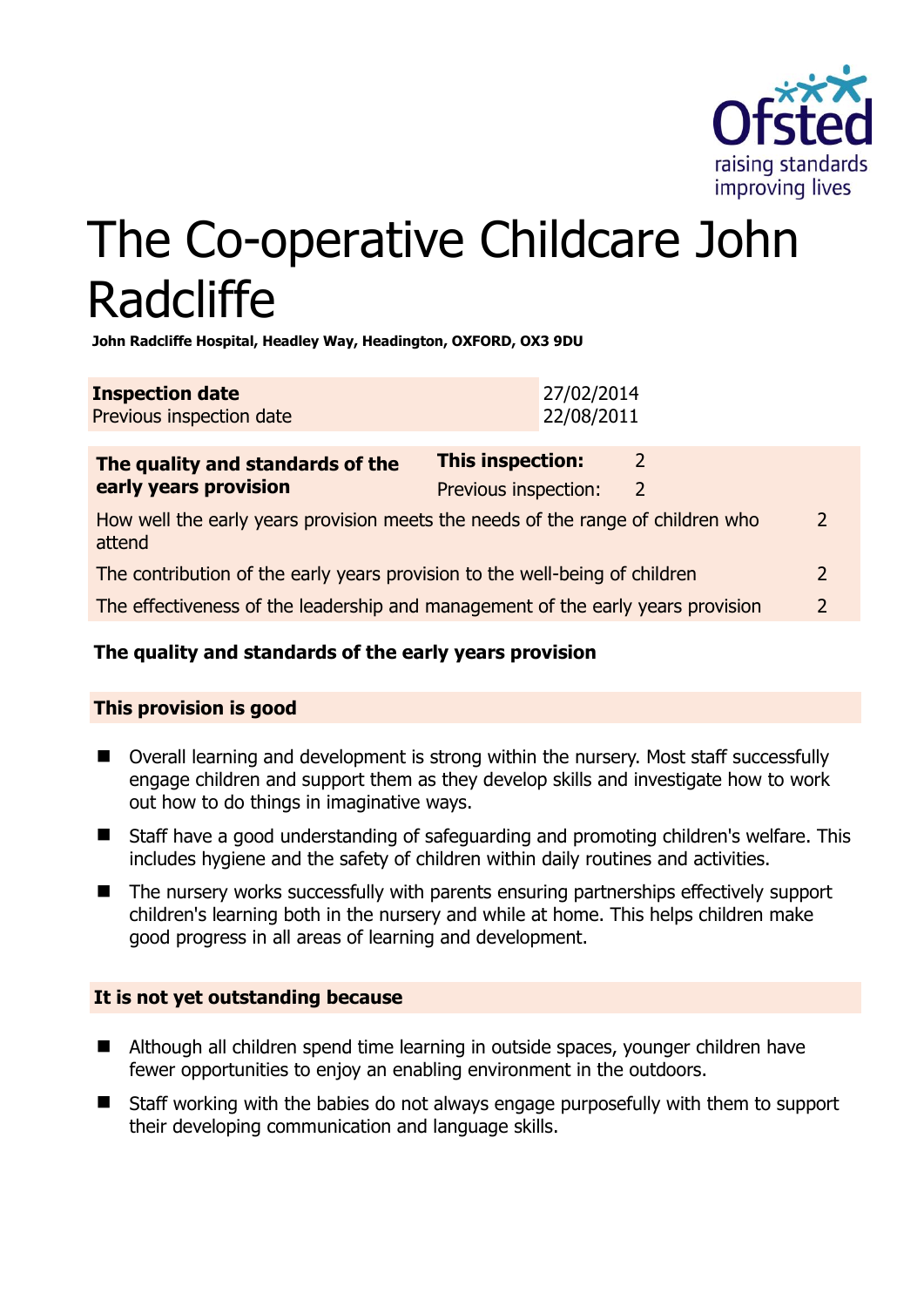# **Information about this inspection**

Inspections of registered early years provision are:

- $\bullet$  scheduled at least once in every inspection cycle the current cycle ends on 31 July 2016
- scheduled more frequently where Ofsted identifies a need to do so, for example where provision was previously judged inadequate
- **•** brought forward in the inspection cycle where Ofsted has received information that suggests the provision may not be meeting the legal requirements of the Early Years Foundation Stage or where assessment of the provision identifies a need for early inspection
- **•** prioritised where we have received information that the provision is not meeting the requirements of the Early Years Foundation Stage and which suggests children may not be safe
- scheduled at the completion of an investigation into failure to comply with the requirements of the Early Years Foundation Stage.

The provision is also registered on the voluntary and compulsory parts of the Childcare Register. This report includes a judgment about compliance with the requirements of that register.

#### **Inspection activities**

- The inspector observed activities undertaken by the children and staff.
- . The inspector discussed practice with staff and managers and invited the manager to conduct a joint observation.

The inspector sampled documents in relation to children's learning and

- development, and those relating to staff training, support and skills, safeguarding and welfare.
- The inspector took account of parents' views through discussion and evaluation of parents' written feedback.
- The inspector took account of the nursery's self-evaluation.

# **Inspector**

Carolyn Hasler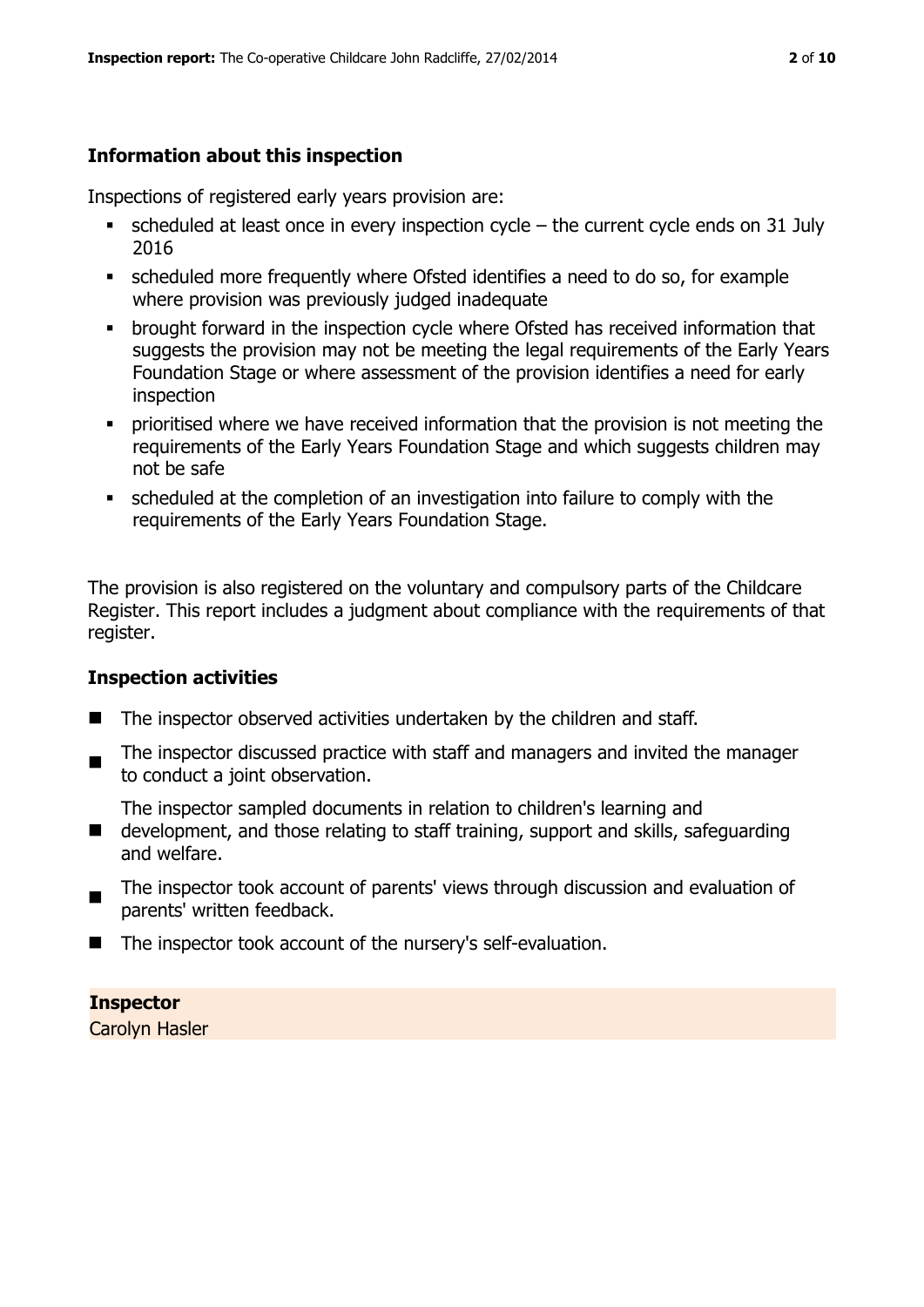#### **Full report**

#### **Information about the setting**

The Co-operative Childcare John Radcliffe registered in 2007. It is one of 50 provisions run by The Midcounties Co-operative Limited. It operates from premises on the ground floor of the West Wing in the John Radcliffe Hospital in Oxford. It comprises of five playrooms with associated facilities, including cloakrooms, kitchens and sleeping areas. There are several enclosed outdoor play areas for the different age groups. The provision provides places for families employed by the hospital trust, the staff of the John Radcliffe Hospital and members of the public. The provision is registered on the Early Years Register and both the compulsory and voluntary parts of the Childcare Register. The nursery currently has 115 children on roll in the early years age range. The provision supports children with special educational needs and/or disabilities, and children who speak English as an additional language. The provision is open each weekday from 7am until 6:30 pm all year round. It is in receipt of funding for the provision of free early education for children aged two, three and four years. Partnership arrangements are in place with other early years settings, including schools which children transfer to at the end of their time at the provision. The provision employs 15 staff of whom 12 hold relevant qualifications. Three staff are working towards a higher professional qualification.

#### **What the setting needs to do to improve further**

#### **To further improve the quality of the early years provision the provider should:**

- **P** provide more opportunities for the babies and very young children to explore learning in outside environments
- support babies' developing communication and language skills further, for example by engaging with them and using ongoing commentary to help them make sense of the world around them.

#### **Inspection judgements**

#### **How well the early years provision meets the needs of the range of children who attend**

This provision is good because overall, children have opportunities to learn across the seven areas of learning. There are many opportunities for children to explore and investigate their interests through their own games. Staff plan for and provide children with a good range of exciting activities. Babies access resources at floor and low level allowing them to explore a range of cause and effect toys and natural materials. Most babies are pulling themselves up into standing positions and cruising around low-level furniture. Others take tentative steps as they develop their physical skills. There is space to move around and staff are close at hand supporting babies with their gentle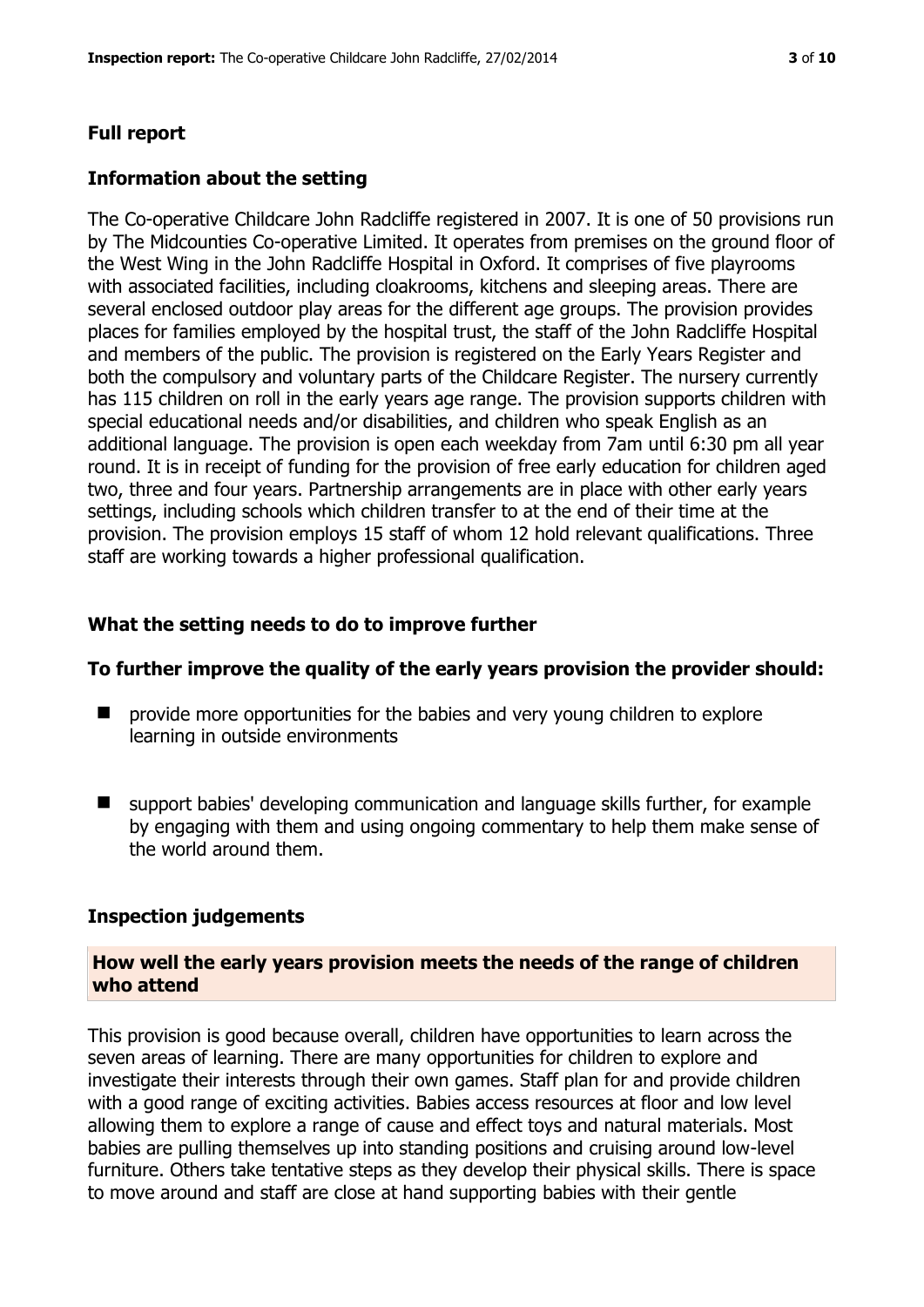interactions. Toddlers enjoy crawling through and climbing on frames appropriate for their age and development. Staff offer the younger children chunky puzzles and encourage them to make marks in sand and with other materials to develop their hand-eye coordination. Staff plan much more complex resources and activities for older children to explore. They are learning to match colours, recognise shapes and numbers. Some are developing literacy skills, learning about letters and sounds and how to form their own name.

Staff plan for children's physical development organising outside space to offer a range of experiences which encourage balance, coordination and skills such as throwing and catching balls. They plan activities so that children can explore music and sound. Throughout the nursery staff also plan adult-led activities based on what they know about children. Staff successfully support older children through open questioning and this helps them as they find solutions to problems. They support language development throughout the nursery through singing and action rhymes. Staff listen to toddlers and respond to their simple requests. Overall, there is good use of ongoing commentary to help children build vocabulary but it is less strong in the baby room where staff are more focused on care needs. This has an impact on the babies' developing communication skills. Most children in the nursery are happy and settled. They grow in confidence and self-assurance in their learning because the balance of self-initiated and adult-led learning helps them to consolidate what they know.

There is clear development in the initial assessments staff make of children. Staff take account of parents' views about their child's development. This helps them establish a baseline to measure learning against. Wow moments and photographs help staff establish what children are achieving. Staff successfully measure children's development, linking their achievements into aspects of the early learning goals. Most next steps identified for children relate well to evidence collected and support children as they move forward in their learning. Staff complete the required progress check for two-year-old children to successfully show parents how well their children are developing within the prime areas of learning. They help parents understand if children are developing within expected levels for their age for their physical, personal, social and emotional, and communication and language development. Staff make sure they talk to parents regularly and share their observations of children's important achievements. Parents are helped through each stage of children's learning through advice offered from caring staff. Staff share children's current interests which encourages parents to spend play time at home with children sharing their learning experiences.

#### **The contribution of the early years provision to the well-being of children**

There is good provision for key person systems. Key staff and parents plan together to ensure children separate and form strong attachments within their home room. Key people work with a buddy to ensure when one key person is absent children still feel secure with the adults working with them. Key people ensure that they personalise individual care and welfare to each child and value their home routines to help the children feel content and happy. This is particularly well managed in the baby and toddler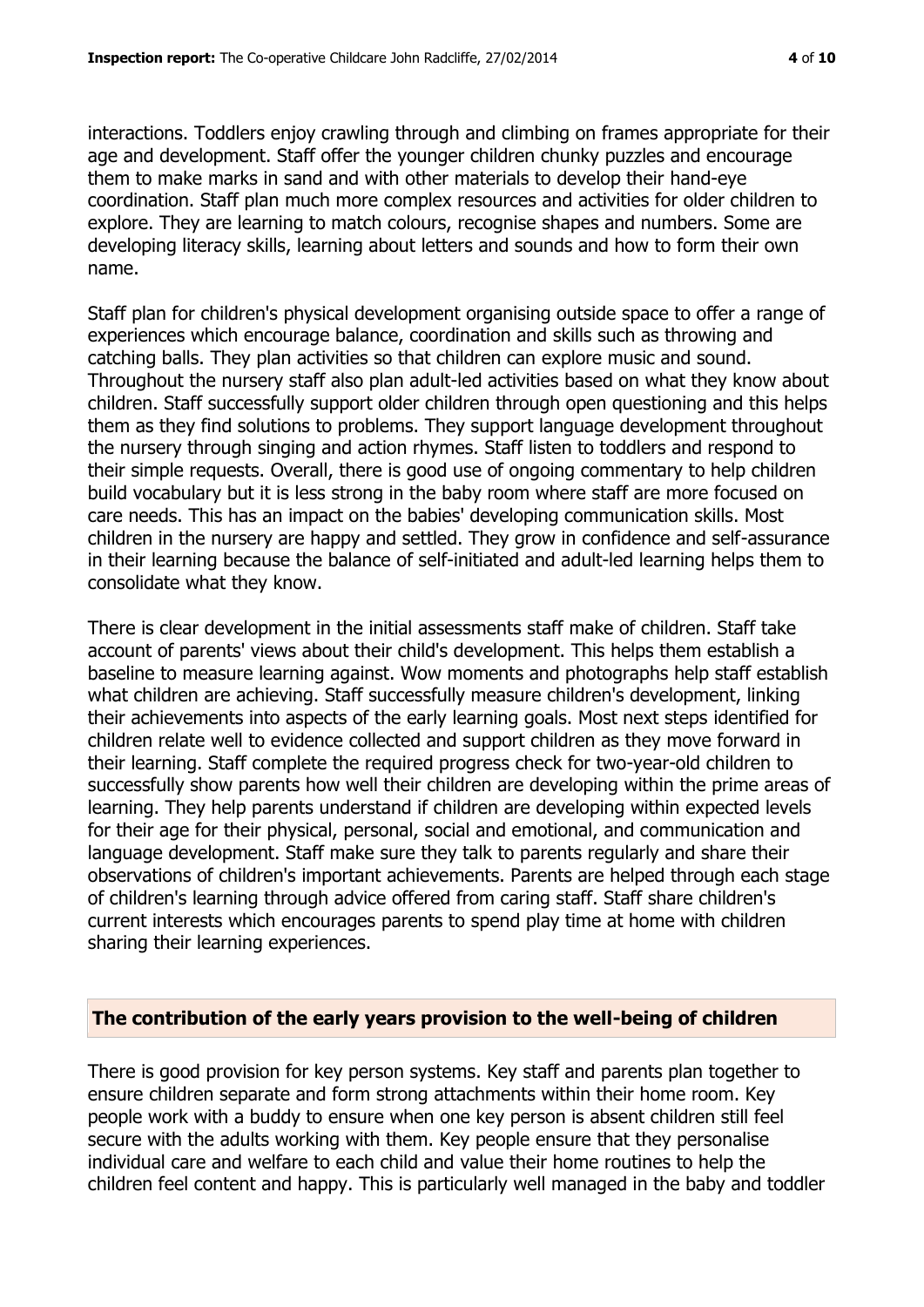rooms where staffing issues are more stable. The strong engagements with parents ensure parents' views on parenting and forms of comfort are respected.

Staff provide children with good role models of how to behave. They talk respectfully to children using gentle voices. Children learn to use gentle hands and be kind to others. Staff show compassion when they comfort distressed children with cuddles. Younger children copy this behaviour by offering cuddles to their play mates. Toddlers guide each other's behaviour as they point out whose drink is whose. Good modelling by staff ensures older children understand how to share resources and cooperate. They learn from staff how to be polite and manage their own behaviour. Children join in with group activities and are animated as they enjoy the company of others. The nursery has a diverse community and children learn to play with each other and treat each other with respect. Educational programmes include learning about the wider world and other communities. Staff ensure children have resources to explore which help them understand how families and other communities work.

Staff remind children to play safely, for example by encouraging them to use walking feet indoors and running feet outdoors. Children show respect for the resources and learn how to use tools safely. Staff ensure that children have a safe environment to play in and report hazards to the office so they can be quickly addressed to keep children safe and the premises secure.

The staff's hygiene procedures are robust as they ensure equipment and resources are clean. They wear appropriate clothing to protect children from cross contamination. Young children's personal and intimate care needs are met which ensures they are comfortable and maintain good health. All children, as they grow, are encouraged to gain independence in self-care such as regarding their hand washing and toileting skills. They all show some level of independence during meal times by feeding themselves. Meals are cooked on the premises in sufficient quantity and are nutritionally rich. Regular snacks and meals ensure children have the fuel they need to learn and be active.

Overall, planning ensures flexible play allowing children to move between indoor and outdoor activities as part of a healthy lifestyle. However, this works less effectively for babies, in part due to their care and sleep routines. Consequently this has a small impact on their opportunities for learning outdoors. Overall, the nursery helps children develop healthy lifestyles.

The environment is well planned and offers children many opportunities to learn both inside and outside. Children's work is put up on display on the walls which helps them feel a sense of achievement and belonging. Furniture and equipment supports children's independence and resources are appropriate to children's age and ability to learn and gain skills. Children build confidence in this nursery because their self-esteem is encouraged. Staff ensure children continue to feel secure as they move between home rooms and prepare for school.

**The effectiveness of the leadership and management of the early years**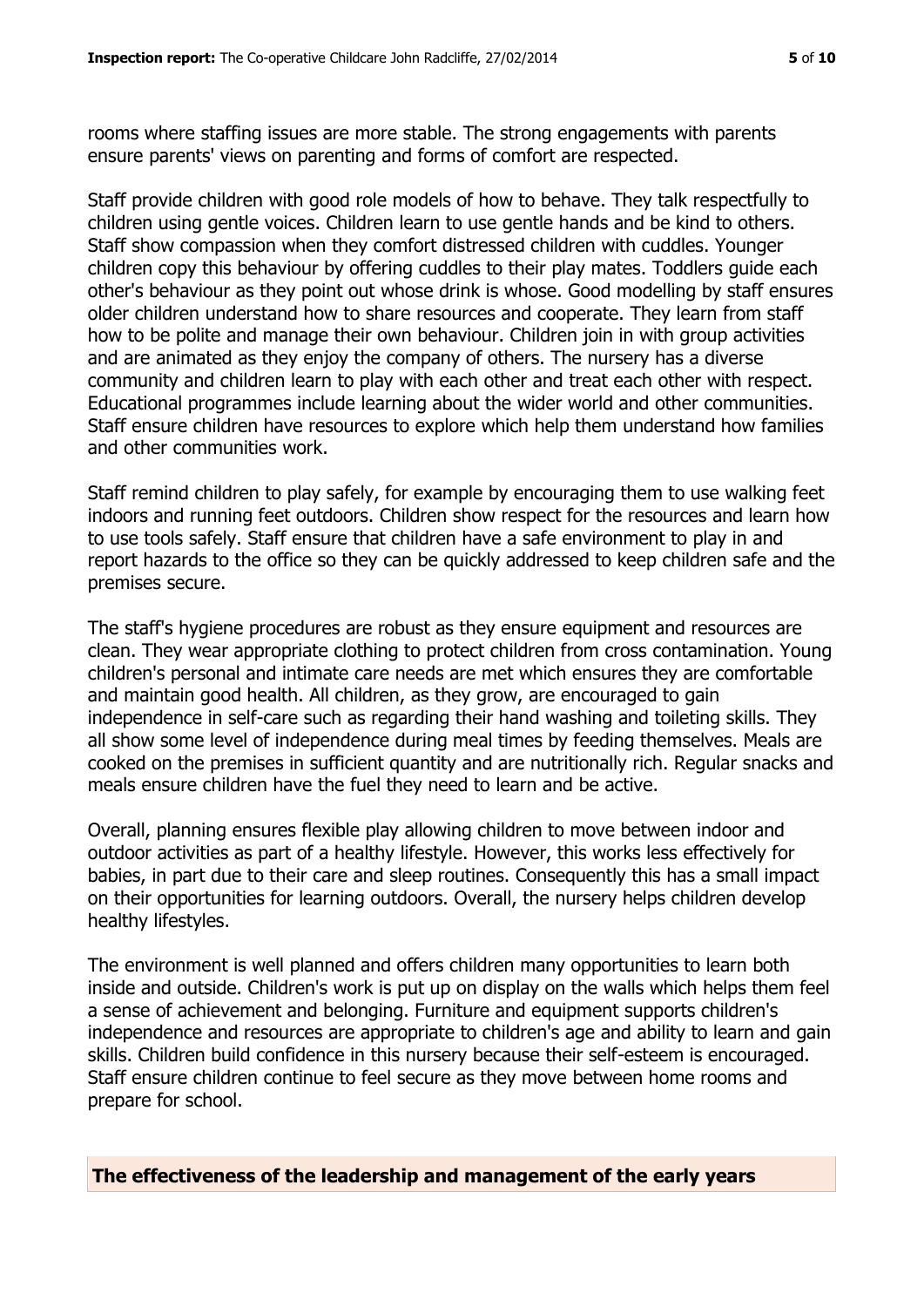#### **provision**

The leadership and management team have a secure overview of how the staff meet the learning and development requirements. They regularly monitor staff performance and identify and support staff to further develop their skills. Planning is individualised and ensures children work towards identified targets within the educational programmes. Staff successfully track children's development against expected levels for their age and gaps are closing effectively between different groups of children.

The managers and staff have a good understanding of the Statutory Framework for the Early Years Foundation Stage. All requirements in relation to children's learning and development, and safeguarding and welfare are met. The leadership and management team have contingency plans in place to ensure ratios are met and children receive consistently good levels of care. Recruitment is strong and all staff complete appropriate checks to ensure they are suitable to work with children. Induction includes a range of training opportunities for staff to consolidate practice. Regular supervision and appraisals helps management make sure of the continued suitability of staff and to identify additional training needs. Staff are encouraged to develop their skills and seek higher qualifications to improve their practice and, in turn, the outcomes for children.

Management seek the parents and children's views to help the team reflect on their practice. The nursery is able to identify their strengths and weaknesses. The leadership and management team action areas for development in order to bring about improvement. They develop their service in line with parents' expectations. Overall, staff show good attitudes to develop and learn and work well as a team.

Partnerships with parents are strong because communication successfully ensures parents feel important partners within their children's learning and upbringing. Other partnerships help staff support specific children to bring about achievements in line with expectations and help ensure their readiness for school.

#### **The Childcare Register**

| The requirements for the compulsory part of the Childcare Register are | Met |
|------------------------------------------------------------------------|-----|
| The requirements for the voluntary part of the Childcare Register are  | Met |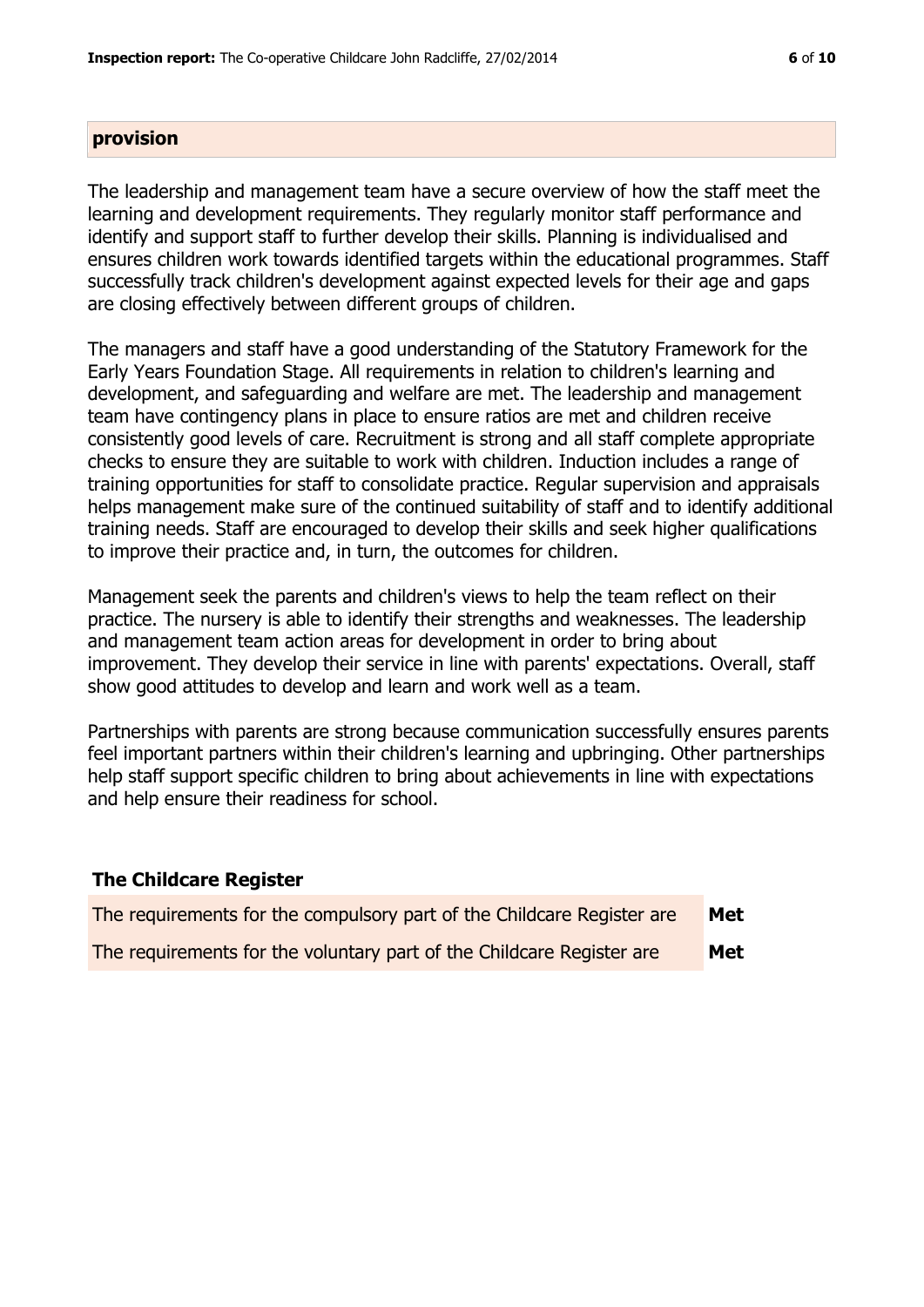# **What inspection judgements mean**

# **Registered early years provision**

| <b>Grade</b> | <b>Judgement</b>        | <b>Description</b>                                                                                                                                                                                                                                                                                                                                                                                |
|--------------|-------------------------|---------------------------------------------------------------------------------------------------------------------------------------------------------------------------------------------------------------------------------------------------------------------------------------------------------------------------------------------------------------------------------------------------|
| Grade 1      | Outstanding             | Outstanding provision is highly effective in meeting the needs<br>of all children exceptionally well. This ensures that children are<br>very well prepared for the next stage of their learning.                                                                                                                                                                                                  |
| Grade 2      | Good                    | Good provision is effective in delivering provision that meets<br>the needs of all children well. This ensures children are ready<br>for the next stage of their learning.                                                                                                                                                                                                                        |
| Grade 3      | Requires<br>improvement | The provision is not giving children a good standard of early<br>years education and/or there are minor breaches of the<br>safeguarding and welfare requirements of the Early Years<br>Foundation Stage. It will be monitored and inspected within<br>twelve months of the date of this inspection.                                                                                               |
| Grade 4      | Inadequate              | Provision that is inadequate requires significant improvement<br>and/or enforcement action. The provision is failing to give<br>children an acceptable standard of early years education and/or<br>is not meeting the safeguarding and welfare requirements of<br>the Early Years Foundation Stage. It will be monitored and<br>inspected again within six months of the date of this inspection. |
| Met          |                         | The provision has no children on roll. The inspection judgement<br>is that the provider continues to meet the requirements for<br>registration.                                                                                                                                                                                                                                                   |
| Not met      |                         | The provision has no children on roll. The inspection judgement<br>is that the provider does not meet the requirements for<br>registration.                                                                                                                                                                                                                                                       |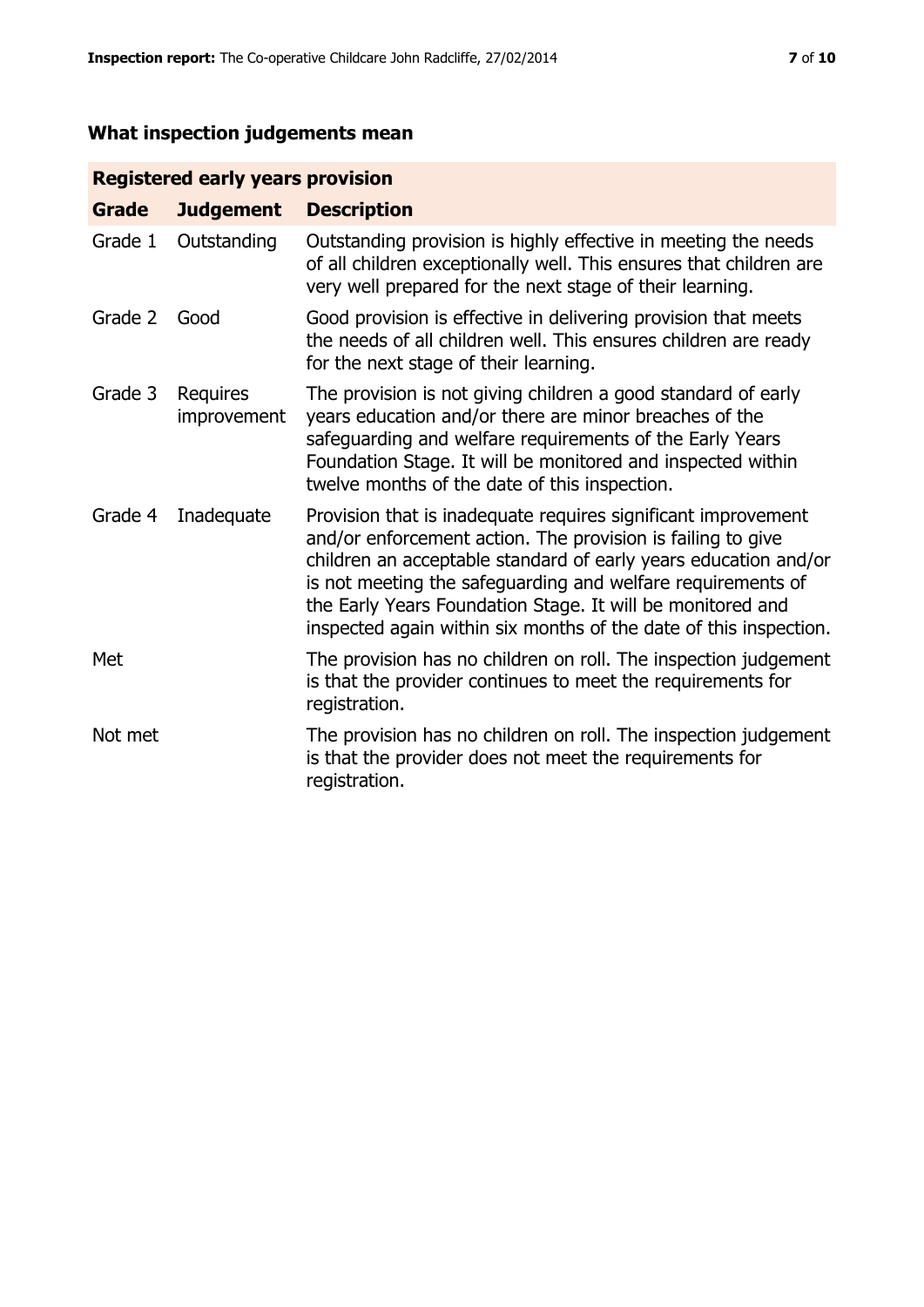#### **Inspection**

This inspection was carried out by Ofsted under sections 49 and 50 of the Childcare Act 2006 on the quality and standards of provision that is registered on the Early Years Register. The registered person must ensure that this provision complies with the statutory framework for children's learning, development and care, known as the Early Years Foundation Stage.

### **Setting details**

| Unique reference number       | EY345412                             |
|-------------------------------|--------------------------------------|
| <b>Local authority</b>        | Oxfordshire                          |
| <b>Inspection number</b>      | 955188                               |
| <b>Type of provision</b>      |                                      |
| <b>Registration category</b>  | Childcare - Non-Domestic             |
| Age range of children         | $0 - 8$                              |
| <b>Total number of places</b> | 72                                   |
| Number of children on roll    | 115                                  |
| <b>Name of provider</b>       | The Midcounties Co-Operative Limited |
| Date of previous inspection   | 22/08/2011                           |
| <b>Telephone number</b>       | 01865 762402                         |

Any complaints about the inspection or the report should be made following the procedures set out in the guidance *'Complaints procedure: raising concerns and making complaints* about Ofsted', which is available from Ofsted's website: www.ofsted.gov.uk. If you would like Ofsted to send you a copy of the guidance, please telephone 0300 123 4234, or email enquiries@ofsted.gov.uk.

# **Type of provision**

For the purposes of this inspection the following definitions apply:

Full-time provision is that which operates for more than three hours. These are usually known as nurseries, nursery schools and pre-schools and must deliver the Early Years Foundation Stage. They are registered on the Early Years Register and pay the higher fee for registration.

Sessional provision operates for more than two hours but does not exceed three hours in any one day. These are usually known as pre-schools, kindergartens or nursery schools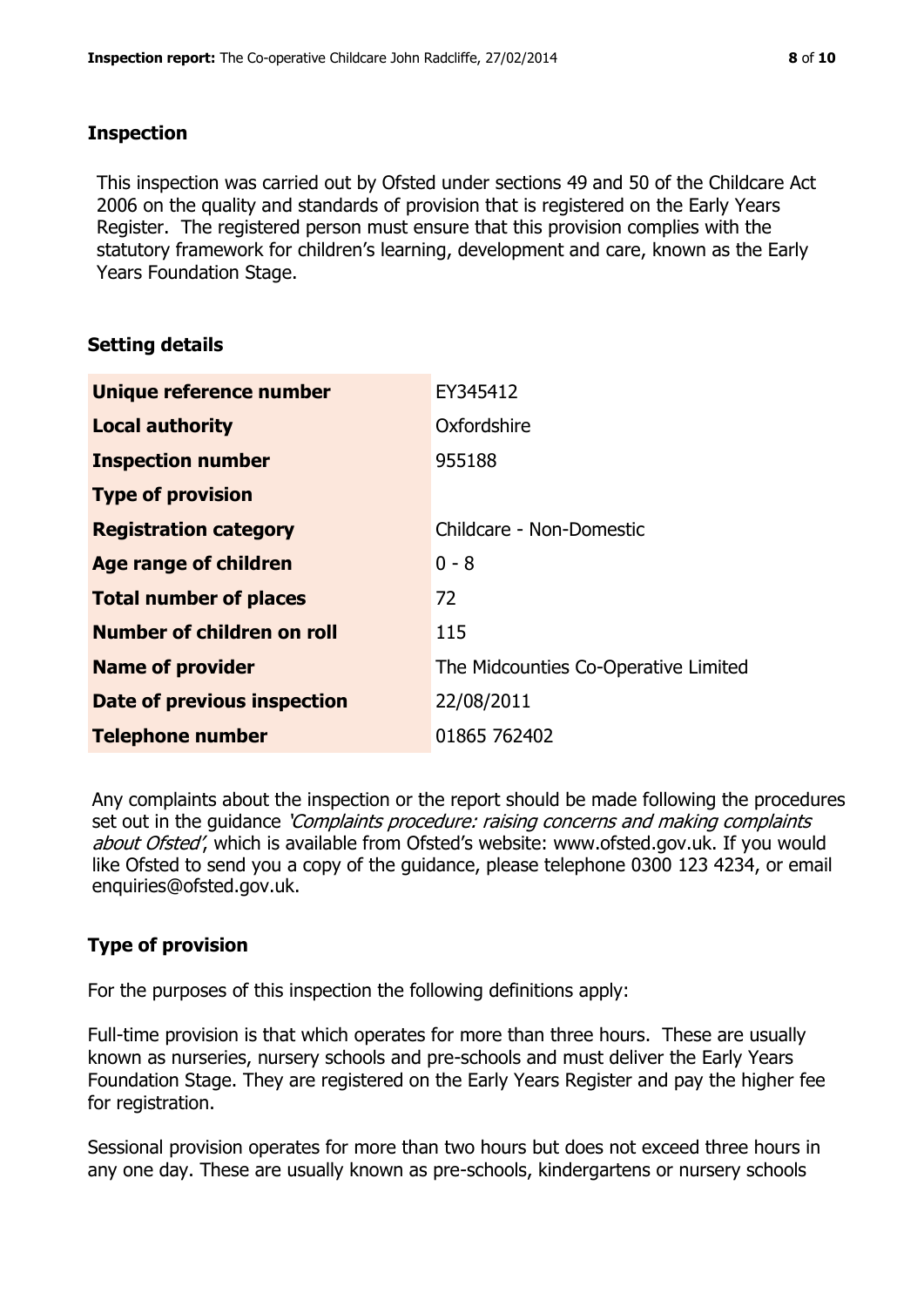and must deliver the Early Years Foundation Stage. They are registered on the Early Years Register and pay the lower fee for registration.

Childminders care for one or more children where individual children attend for a period of more than two hours in any one day. They operate from domestic premises, which are usually the childminder's own home. They are registered on the Early Years Register and must deliver the Early Years Foundation Stage.

Out of school provision may be sessional or full-time provision and is delivered before or after school and/or in the summer holidays. They are registered on the Early Years Register and must deliver the Early Years Foundation Stage. Where children receive their Early Years Foundation Stage in school these providers do not have to deliver the learning and development requirements in full but should complement the experiences children receive in school.